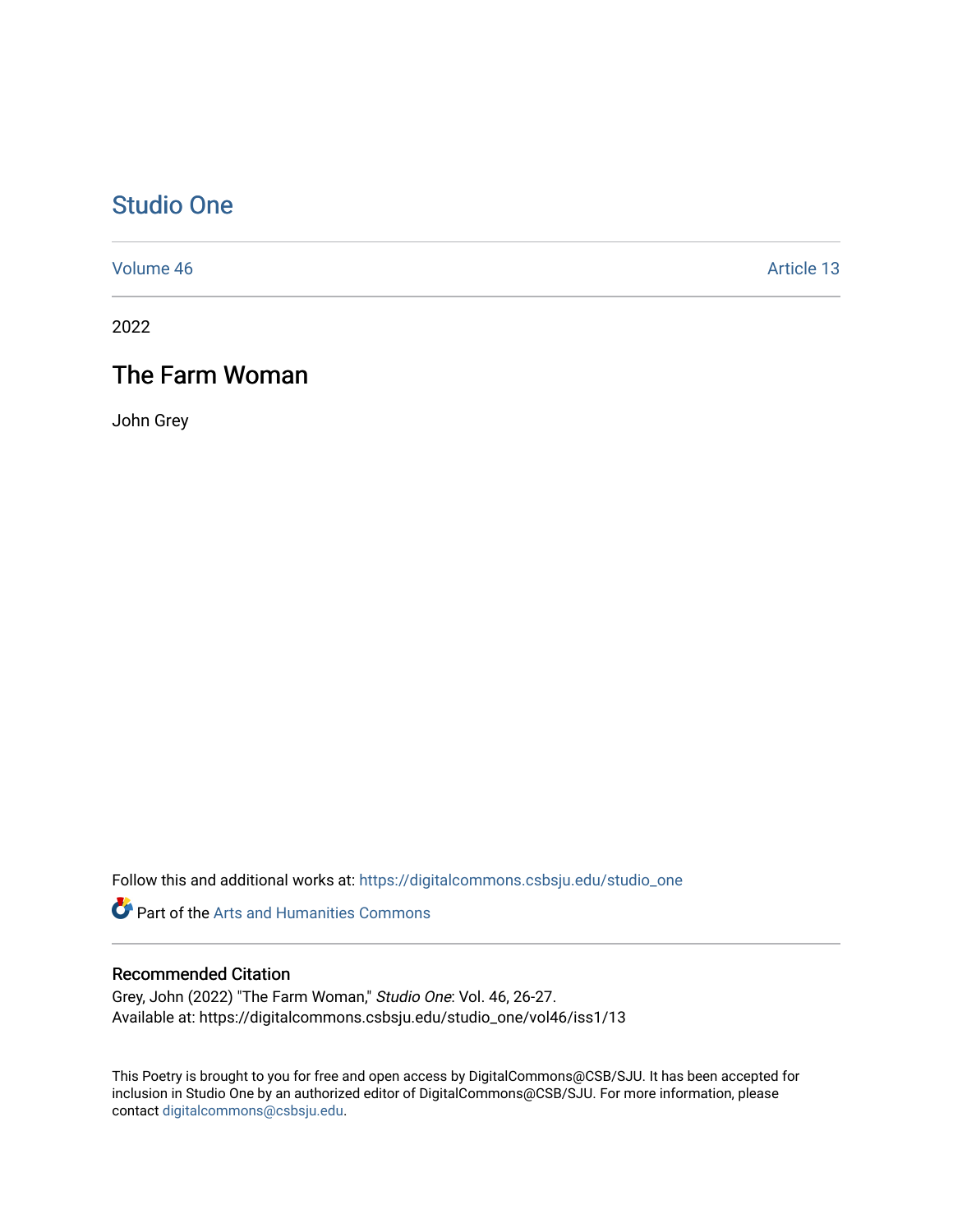## THE FARM-WOMAN

It's not the same. Sunset is too organized. The flame rising in the night is a show for businessmen's children. The true fire is no more. The light is merely wind-blown ashes.

She outlived her husband and her strength, moved into town, first a small apartment, then a nursing home. Saying goodbye to her made me wince. I couldn't sense anything in her to convince me she wouldn't be dead tomorrow.

I remember a land of endless yellow patches, the color closest to brightness. From a plane above, passengers could see the artistry of farmers at work, a fabulous quilt, two hundred miles wide, a hundred across. For years, steadily, through the best and worst weather, from lush times to when drought had no answers – quilt was a good name for it. It kept tired people safe and warm.